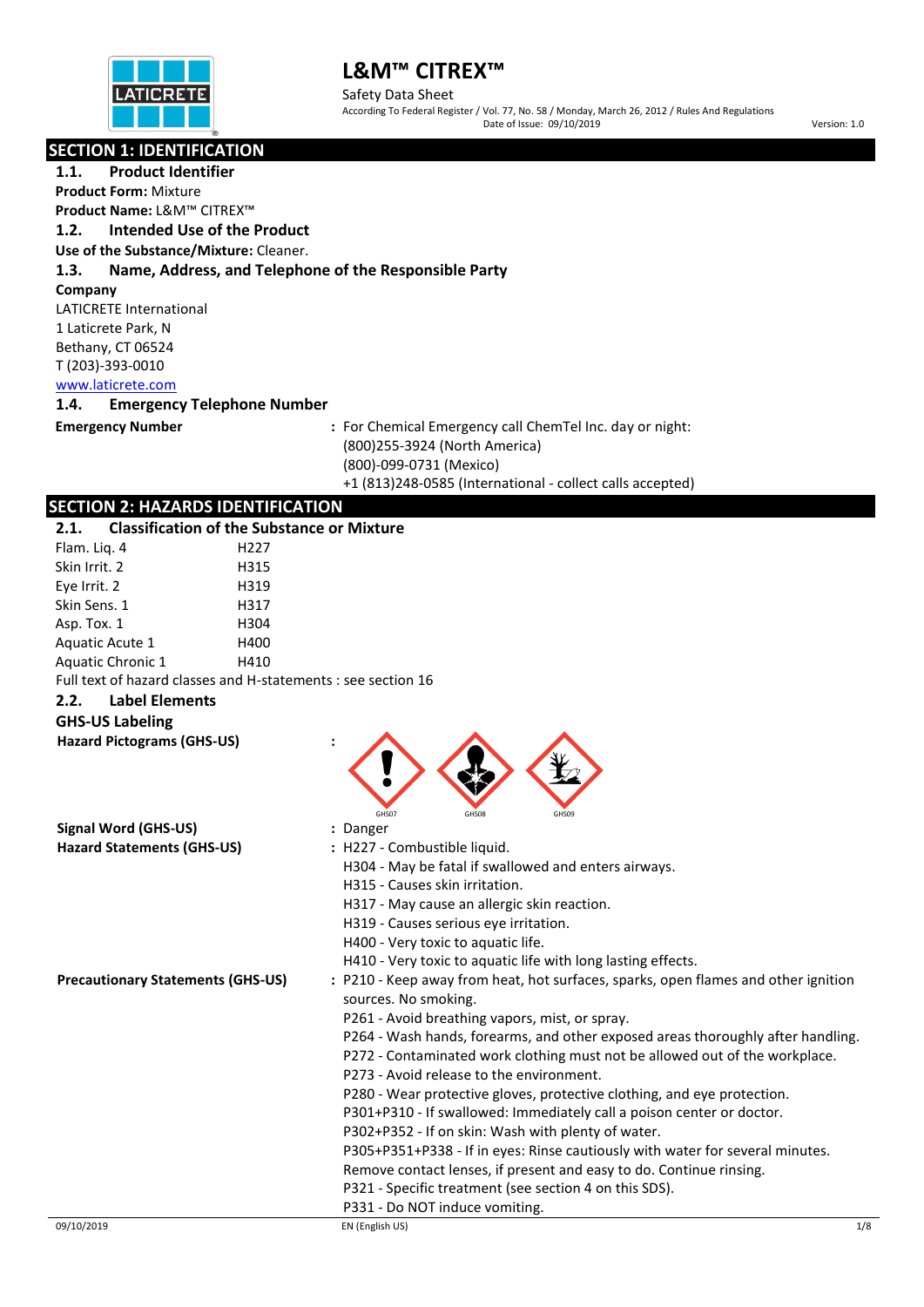Safety Data Sheet According to Federal Register / Vol. 77, No. 58 / Monday, March 26, 2012 / Rules and Regulations

> P333+P313 - If skin irritation or rash occurs: Get medical advice/attention. P337+P313 - If eye irritation persists: Get medical advice/attention. P362+P364 - Take off contaminated clothing and wash it before reuse. P370+P378 - In case of fire: Use appropriate media (see section 5) to extinguish. P391 - Collect spillage.

P403+P235 - Store in a well-ventilated place. Keep cool.

P405 - Store locked up.

P501 - Dispose of contents/container in accordance with local, regional, national, and international regulations.

#### **2.3. Other Hazards**

Exposure may aggravate pre-existing eye, skin, or respiratory conditions.

#### **2.4. Unknown Acute Toxicity (GHS-US)**

No data available

#### **SECTION 3: COMPOSITION/INFORMATION ON INGREDIENTS**

#### **3.1. Substance**

Not applicable

**3.2. Mixture**

| <b>Name</b>                                                                          | <b>Product Identifier</b> | %           | <b>GHS US classification</b>                                                                                             |
|--------------------------------------------------------------------------------------|---------------------------|-------------|--------------------------------------------------------------------------------------------------------------------------|
| D-Limonene                                                                           | (CAS-No.) 5989-27-5       | $80 - 100$  | Flam. Liq. 3, H226<br>Skin Irrit. 2, H315<br>Skin Sens. 1B, H317                                                         |
|                                                                                      |                           |             | Asp. Tox. 1, H304<br>Aquatic Acute 1, H400<br>Aquatic Chronic 1, H410                                                    |
| Poly(oxy-1,2-ethanediyl), .alpha.-<br>(4-nonylphenyl)-.omega.-<br>hydroxy-, branched | (CAS-No.) 127087-87-0     | $0.9 - 1.5$ | Acute Tox. 4 (Oral), H302<br>Skin Irrit. 2, H315<br>Eye Dam. 1, H318<br>Aquatic Acute 3, H402<br>Aquatic Chronic 2, H411 |
| Polyethylene glycol                                                                  | (CAS-No.) 25322-68-3      | $\leq$ 0.15 | <b>STOT SE 3, H335</b>                                                                                                   |

Full text of H-phrases: see section 16

\*\* The actual concentration of ingredient(s) is withheld as a trade secret in accordance with the Hazardous Products Regulations (HPR) SOR/2015-17 and 29 CFR 1910.1200.

## **SECTION 4: FIRST AID MEASURES**

#### **4.1. Description of First-aid Measures**

**First-aid Measures General:** Never give anything by mouth to an unconscious person. If you feel unwell, seek medical advice (show the label where possible).

**First-aid Measures After Inhalation:** When symptoms occur: go into open air and ventilate suspected area. Obtain medical attention if breathing difficulty persists.

**First-aid Measures After Skin Contact:** Immediately remove contaminated clothing. Immediately drench affected area with water for at least 15 minutes. Obtain medical attention if irritation/rash develops or persists.

**First-aid Measures After Eye Contact:** Immediately rinse with water for at least 15 minutes. Remove contact lenses, if present and easy to do. Continue rinsing. Obtain medical attention.

**First-aid Measures After Ingestion:** Do NOT induce vomiting. Rinse mouth. Immediately call a POISON CENTER or doctor/physician.

#### **4.2. Most Important Symptoms and Effects Both Acute and Delayed**

**Symptoms/Injuries:** Skin sensitization. Causes skin irritation. Causes serious eye irritation. May be fatal if swallowed and enters airways.

**Symptoms/Injuries After Inhalation:** Prolonged exposure may cause irritation.

**Symptoms/Injuries After Skin Contact:** May cause an allergic skin reaction. Redness, pain, swelling, itching, burning, dryness, and dermatitis.

**Symptoms/Injuries After Eye Contact:** Contact causes severe irritation with redness and swelling of the conjunctiva.

**Symptoms/Injuries After Ingestion:** Aspiration into the lungs can occur during ingestion or vomiting and may cause lung injury. **Chronic Symptoms:** None expected under normal conditions of use.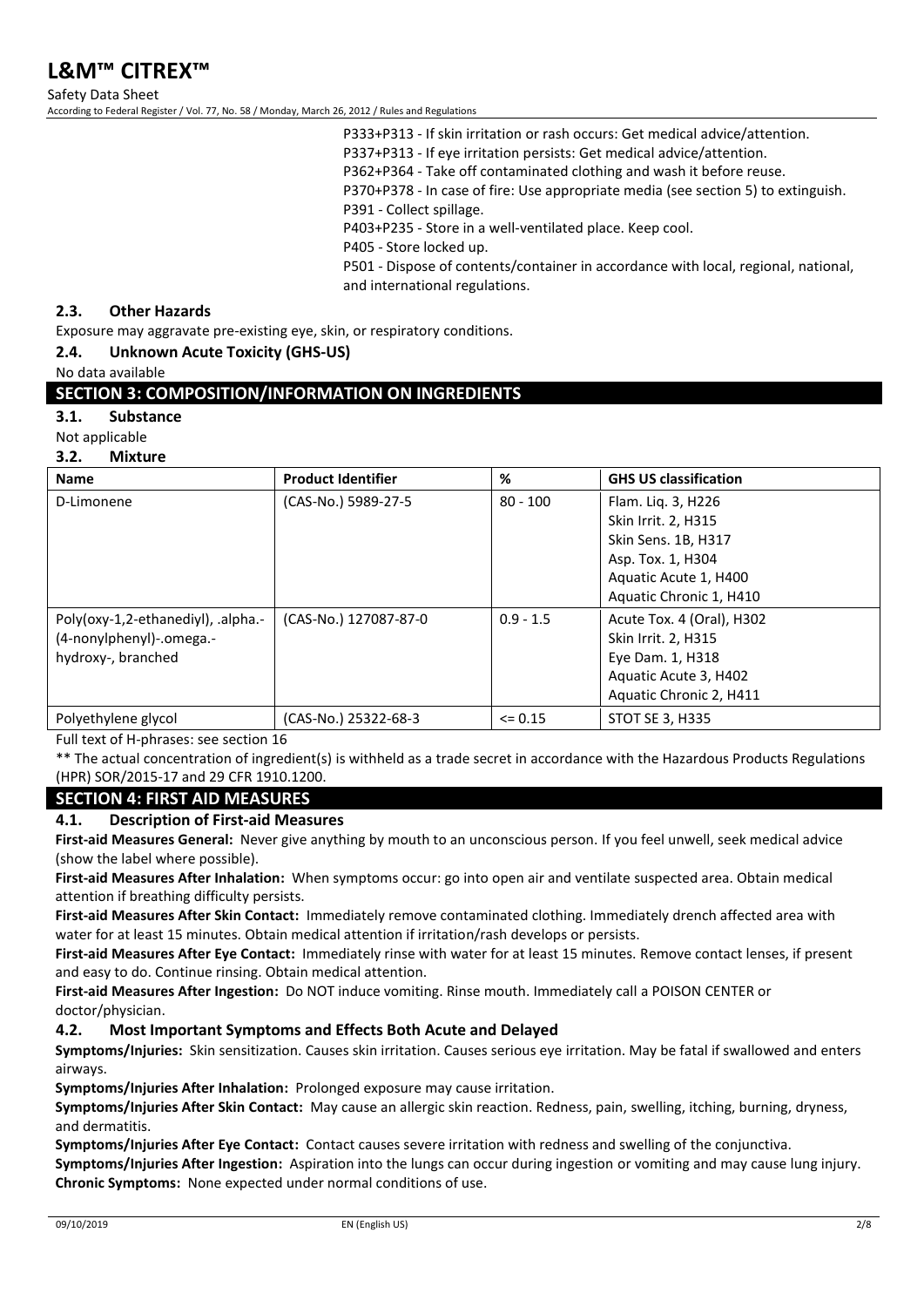Safety Data Sheet According to Federal Register / Vol. 77, No. 58 / Monday, March 26, 2012 / Rules and Regulations

## **4.3. Indication of Any Immediate Medical Attention and Special Treatment Needed**

If exposed or concerned, get medical advice and attention. If medical advice is needed, have product container or label at hand.

## **SECTION 5: FIRE-FIGHTING MEASURES**

#### **5.1. Extinguishing Media**

**Suitable Extinguishing Media:** Dry chemical powder, alcohol-resistant foam, carbon dioxide (CO2). Water may be ineffective but water should be used to keep fire-exposed container cool.

**Unsuitable Extinguishing Media:** Do not use a heavy water stream. A heavy water stream may spread burning liquid.

#### **5.2. Special Hazards Arising From the Substance or Mixture**

**Fire Hazard:** Combustible liquid.

**Explosion Hazard:** May form flammable or explosive vapor-air mixture.

**Reactivity:** Reacts violently with strong oxidizers. Increased risk of fire or explosion.

#### **5.3. Advice for Firefighters**

**Precautionary Measures Fire:** Exercise caution when fighting any chemical fire.

**Firefighting Instructions:** Use water spray or fog for cooling exposed containers. In case of major fire and large quantities: Evacuate area. Fight fire remotely due to the risk of explosion.

**Protection During Firefighting:** Do not enter fire area without proper protective equipment, including respiratory protection. Hazardous Combustion Products: Carbon oxides (CO, CO<sub>2</sub>). Sulfur oxides. Hydrocarbons. Nitrogen oxides.

**Other Information:** Do not allow run-off from fire fighting to enter drains or water courses.

#### **SECTION 6: ACCIDENTAL RELEASE MEASURES**

#### **6.1. Personal Precautions, Protective Equipment and Emergency Procedures**

**General Measures:** Avoid breathing (vapor, mist, spray). Do not get in eyes, on skin, or on clothing. Avoid all contact with skin, eyes, or clothing. Keep away from heat, hot surfaces, sparks, open flames, and other ignition sources. No smoking. Use special care to avoid static electric charges.

#### **6.1.1. For Non-Emergency Personnel**

**Protective Equipment:** Use appropriate personal protective equipment (PPE).

**Emergency Procedures:** Evacuate unnecessary personnel. Stop leak if safe to do so.

#### **6.1.2. For Emergency Personnel**

**Protective Equipment:** Equip cleanup crew with proper protection.

**Emergency Procedures:** Upon arrival at the scene, a first responder is expected to recognize the presence of dangerous goods, protect oneself and the public, secure the area, and call for the assistance of trained personnel as soon as conditions permit. Ventilate area. Eliminate ignition sources.

#### **6.2. Environmental Precautions**

Prevent entry to sewers and public waters. Avoid release to the environment. Collect spillage.

#### **6.3. Methods and Materials for Containment and Cleaning Up**

**For Containment:** Contain any spills with dikes or absorbents to prevent migration and entry into sewers or streams. As an immediate precautionary measure, isolate spill or leak area in all directions.

**Methods for Cleaning Up:** Clean up spills immediately and dispose of waste safely. Transfer spilled material to a suitable container for disposal. Contact competent authorities after a spill. Absorb and/or contain spill with inert material. Do not take up in combustible material such as: saw dust or cellulosic material. Use only non-sparking tools.

#### **6.4. Reference to Other Sections**

See Section 8 for exposure controls and personal protection and Section 13 for disposal considerations.

#### **SECTION 7: HANDLING AND STORAGE**

#### **7.1. Precautions for Safe Handling**

**Additional Hazards When Processed:** Handle empty containers with care because residual vapors are flammable.

**Precautions for Safe Handling:** Avoid contact with skin, eyes and clothing. Wash hands and other exposed areas with mild soap and water before eating, drinking or smoking and when leaving work. Avoid breathing vapors, mist, spray. Take precautionary measures against static discharge. Use only non-sparking tools.

**Hygiene Measures:** Handle in accordance with good industrial hygiene and safety procedures.

#### **7.2. Conditions for Safe Storage, Including Any Incompatibilities**

**Technical Measures:** Comply with applicable regulations. Take action to prevent static discharges. Ground and bond container and receiving equipment. Use explosion-proof electrical, ventilating, and lighting equipment.

**Storage Conditions:** Store in a dry, cool place. Keep/Store away from direct sunlight, extremely high or low temperatures and incompatible materials. Store in a well-ventilated place. Keep container tightly closed. Keep in fireproof place. Store locked up/in a secure area.

**Incompatible Materials:** Strong acids, strong bases, strong oxidizers. Polymerization catalysts.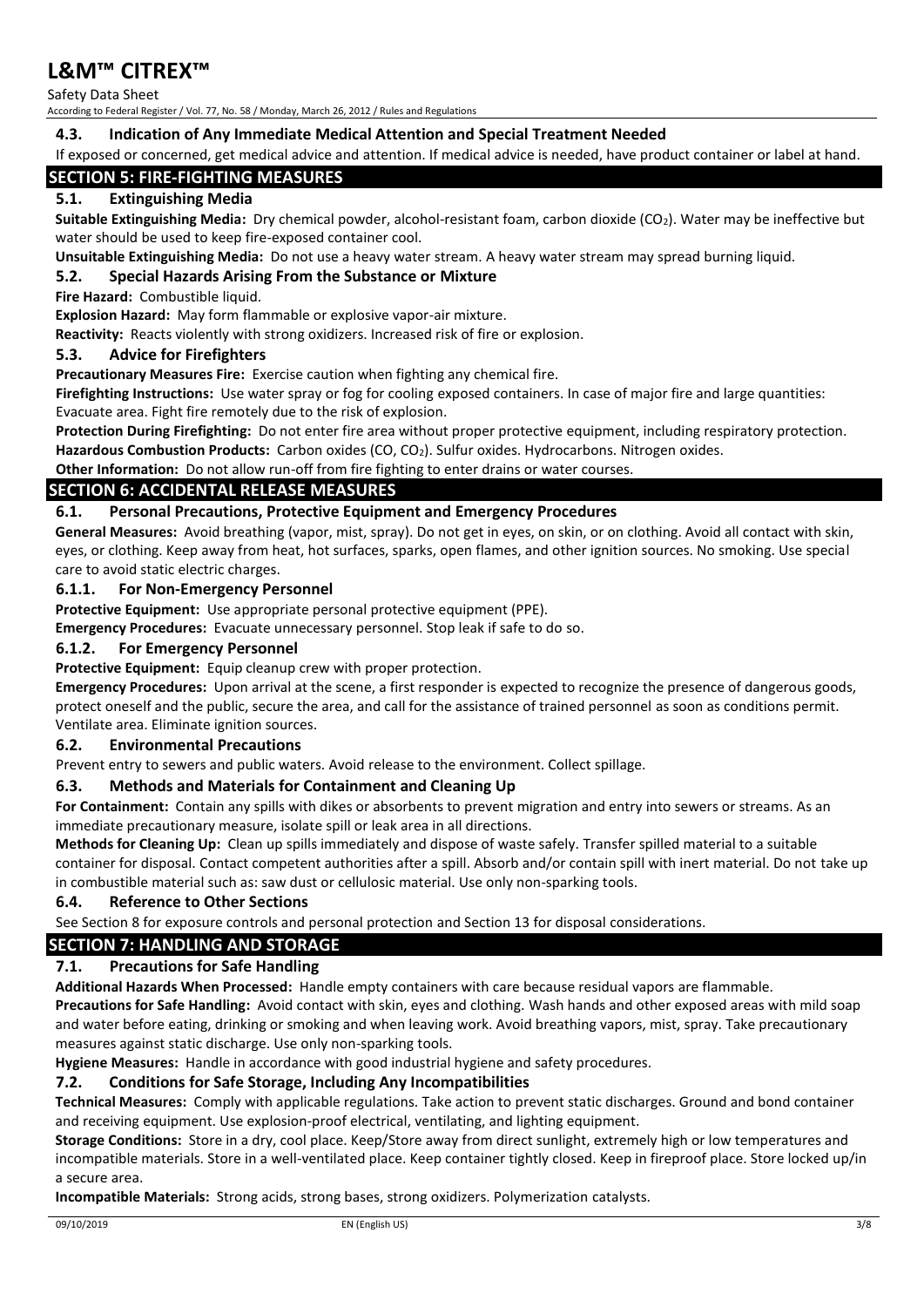Safety Data Sheet According to Federal Register / Vol. 77, No. 58 / Monday, March 26, 2012 / Rules and Regulations

## **7.3. Specific End Use(s)**

#### Cleaner.

## **SECTION 8: EXPOSURE CONTROLS/PERSONAL PROTECTION**

## **8.1. Control Parameters**

For substances listed in section 3 that are not listed here, there are no established exposure limits from the manufacturer, supplier, importer, or the appropriate advisory agency including: ACGIH (TLV), AIHA (WEEL), NIOSH (REL), or OSHA (PEL).

| D-Limonene (5989-27-5)                                                                                                                                                   |                                                                                                                                                                                                                                                                                                                                                                                                                                                                                                                                                                   |  |
|--------------------------------------------------------------------------------------------------------------------------------------------------------------------------|-------------------------------------------------------------------------------------------------------------------------------------------------------------------------------------------------------------------------------------------------------------------------------------------------------------------------------------------------------------------------------------------------------------------------------------------------------------------------------------------------------------------------------------------------------------------|--|
| <b>USA AIHA</b><br>WEEL TWA (ppm)                                                                                                                                        | 30 ppm                                                                                                                                                                                                                                                                                                                                                                                                                                                                                                                                                            |  |
| Polyethylene glycol (25322-68-3)                                                                                                                                         |                                                                                                                                                                                                                                                                                                                                                                                                                                                                                                                                                                   |  |
| <b>USA AIHA</b><br>WEEL TWA $(mg/m3)$                                                                                                                                    | 10 mg/m <sup>3</sup> (molecular weight>200-aerosol)                                                                                                                                                                                                                                                                                                                                                                                                                                                                                                               |  |
| 8.2.<br><b>Exposure Controls</b>                                                                                                                                         |                                                                                                                                                                                                                                                                                                                                                                                                                                                                                                                                                                   |  |
| <b>Appropriate Engineering Controls</b><br><b>Personal Protective Equipment</b>                                                                                          | : Emergency eye wash fountains and safety showers should be available in the<br>immediate vicinity of any potential exposure. Ensure adequate ventilation,<br>especially in confined areas. Ensure all national/local regulations are observed. Gas<br>detectors should be used when flammable gases or vapors may be released. Proper<br>grounding procedures to avoid static electricity should be followed. Use explosion-<br>proof equipment.<br>: Gloves. Protective clothing. Protective goggles. Insufficient ventilation: wear<br>respiratory protection. |  |
| <b>Materials for Protective Clothing</b><br><b>Hand Protection</b><br><b>Eye and Face Protection</b><br><b>Skin and Body Protection</b><br><b>Respiratory Protection</b> | : Chemically resistant materials and fabrics. Wear fire/flame resistant/retardant<br>clothing.<br>: Wear protective gloves.<br>: Chemical safety goggles.<br>: Wear suitable protective clothing.<br>: If exposure limits are exceeded or irritation is experienced, approved respiratory<br>protection should be worn. In case of inadequate ventilation, oxygen deficient<br>atmosphere, or where exposure levels are not known wear approved respiratory                                                                                                       |  |
| <b>Other Information</b>                                                                                                                                                 | protection.<br>: When using, do not eat, drink or smoke.                                                                                                                                                                                                                                                                                                                                                                                                                                                                                                          |  |
| <b>SECTION 9: PHYSICAL AND CHEMICAL PROPERTIES</b>                                                                                                                       |                                                                                                                                                                                                                                                                                                                                                                                                                                                                                                                                                                   |  |
|                                                                                                                                                                          |                                                                                                                                                                                                                                                                                                                                                                                                                                                                                                                                                                   |  |
| <b>Information on Basic Physical and Chemical Properties</b><br>9.1.                                                                                                     |                                                                                                                                                                                                                                                                                                                                                                                                                                                                                                                                                                   |  |
| <b>Physical State</b>                                                                                                                                                    | : Liquid                                                                                                                                                                                                                                                                                                                                                                                                                                                                                                                                                          |  |
| Appearance                                                                                                                                                               | : Water White                                                                                                                                                                                                                                                                                                                                                                                                                                                                                                                                                     |  |
| Odor                                                                                                                                                                     | : Terpene                                                                                                                                                                                                                                                                                                                                                                                                                                                                                                                                                         |  |
| <b>Odor Threshold</b>                                                                                                                                                    | : No data available                                                                                                                                                                                                                                                                                                                                                                                                                                                                                                                                               |  |
| рH                                                                                                                                                                       | : Not applicable                                                                                                                                                                                                                                                                                                                                                                                                                                                                                                                                                  |  |
| <b>Evaporation Rate</b>                                                                                                                                                  | : No data available                                                                                                                                                                                                                                                                                                                                                                                                                                                                                                                                               |  |
| <b>Melting Point</b>                                                                                                                                                     | : No data available                                                                                                                                                                                                                                                                                                                                                                                                                                                                                                                                               |  |
| <b>Freezing Point</b>                                                                                                                                                    | : No data available                                                                                                                                                                                                                                                                                                                                                                                                                                                                                                                                               |  |
| <b>Boiling Point</b>                                                                                                                                                     | : $176 °C (348.8 °F)$                                                                                                                                                                                                                                                                                                                                                                                                                                                                                                                                             |  |
| <b>Flash Point</b>                                                                                                                                                       | : 93 °C (199.4 °F) Pensky-Martens Closed Cup                                                                                                                                                                                                                                                                                                                                                                                                                                                                                                                      |  |
| <b>Auto-ignition Temperature</b>                                                                                                                                         | : No data available                                                                                                                                                                                                                                                                                                                                                                                                                                                                                                                                               |  |
|                                                                                                                                                                          | : No data available                                                                                                                                                                                                                                                                                                                                                                                                                                                                                                                                               |  |
| <b>Decomposition Temperature</b>                                                                                                                                         |                                                                                                                                                                                                                                                                                                                                                                                                                                                                                                                                                                   |  |
| Flammability (solid, gas)                                                                                                                                                | : Not applicable                                                                                                                                                                                                                                                                                                                                                                                                                                                                                                                                                  |  |
| <b>Vapor Pressure</b>                                                                                                                                                    | : No data available<br>: No data available                                                                                                                                                                                                                                                                                                                                                                                                                                                                                                                        |  |
| Relative Vapor Density at 20°C                                                                                                                                           | : No data available                                                                                                                                                                                                                                                                                                                                                                                                                                                                                                                                               |  |
| <b>Relative Density</b>                                                                                                                                                  | : 0.98                                                                                                                                                                                                                                                                                                                                                                                                                                                                                                                                                            |  |
| <b>Specific Gravity</b><br><b>Solubility</b>                                                                                                                             | : Water: Appreciable                                                                                                                                                                                                                                                                                                                                                                                                                                                                                                                                              |  |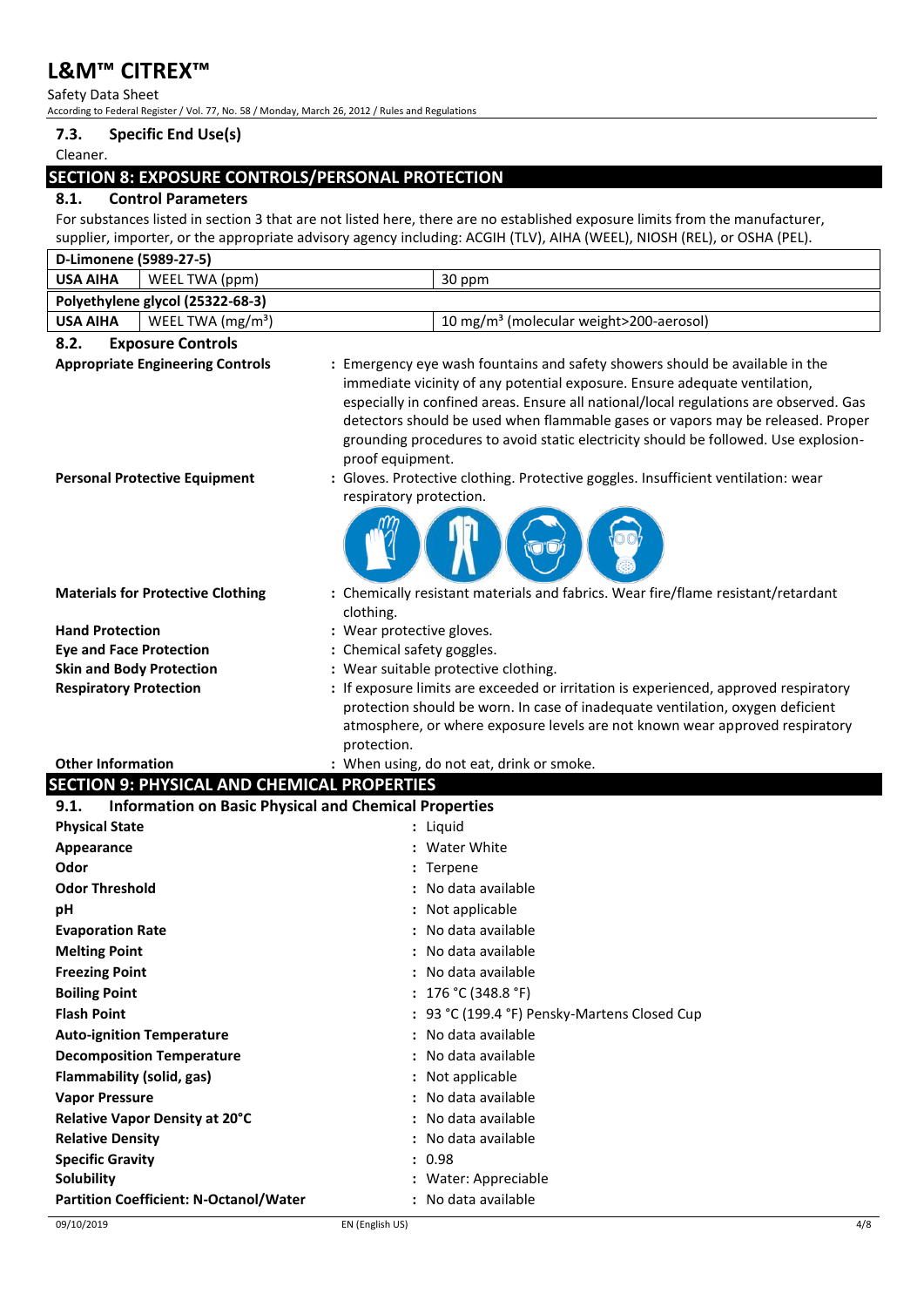Safety Data Sheet

According to Federal Register / Vol. 77, No. 58 / Monday, March 26, 2012 / Rules and Regulations

| <b>Viscosity</b> |
|------------------|
|------------------|

**Viscosity :** No data available

## **9.2. Other Information** No additional information available **SECTION 10: STABILITY AND REACTIVITY**

**10.1. Reactivity:** Reacts violently with strong oxidizers. Increased risk of fire or explosion.

**10.2. Chemical Stability:** Combustible liquid. May form flammable or explosive vapor-air mixture.

**10.3. Possibility of Hazardous Reactions:** Will polymerize with heat & catalyst.

**10.4. Conditions to Avoid:** Direct sunlight, extremely high or low temperatures, heat, hot surfaces, sparks, open flames, incompatible materials, and other ignition sources.

**10.5. Incompatible Materials:** Strong acids, strong bases, strong oxidizers. Polymerization catalysts.

**10.6. Hazardous Decomposition Products:** Explosive decomposition may occur if combined with strong acids or strong bases and subjected to elevated temperatures.

## **SECTION 11: TOXICOLOGICAL INFORMATION**

#### **11.1. Information on Toxicological Effects**

**Acute Toxicity (Oral):** Not classified

**Acute Toxicity (Dermal):** Not classified

**Acute Toxicity (Inhalation):** Not classified

| D-Limonene (5989-27-5)                                                                     |                      |  |
|--------------------------------------------------------------------------------------------|----------------------|--|
| LD50 Oral Rat                                                                              | 4400 mg/kg           |  |
| <b>LD50 Dermal Rabbit</b>                                                                  | $>$ 5 g/kg           |  |
| Poly(oxy-1,2-ethanediyl), .alpha.-(4-nonylphenyl)-.omega.-hydroxy-, branched (127087-87-0) |                      |  |
| LD50 Oral Rat                                                                              | $1310 \text{ mg/kg}$ |  |
| Polyethylene glycol (25322-68-3)                                                           |                      |  |
| LD50 Oral Rat                                                                              | 22 g/kg              |  |
| <b>LD50 Dermal Rabbit</b>                                                                  | $>20$ g/kg           |  |
| $-1$ $-1$ $-1$ $-1$ $-1$ $-1$ $-1$<br>.                                                    |                      |  |

**Skin Corrosion/Irritation:** Causes skin irritation.

**pH:** Not applicable

**Serious Eye Damage/Irritation:** Causes serious eye irritation.

**pH:** Not applicable

**Respiratory or Skin Sensitization:** May cause an allergic skin reaction.

**Germ Cell Mutagenicity:** Not classified

**Carcinogenicity:** Not classified

| D-Limonene (5989-27-5)                          |                              |  |
|-------------------------------------------------|------------------------------|--|
| <b>IARC</b> group                               |                              |  |
| <b>National Toxicology Program (NTP) Status</b> | Evidence of Carcinogenicity. |  |

**Reproductive Toxicity:** Not classified

**Specific Target Organ Toxicity (Single Exposure):** Not classified

**Specific Target Organ Toxicity (Repeated Exposure):** Not classified

**Aspiration Hazard:** May be fatal if swallowed and enters airways.

**Symptoms/Injuries After Inhalation:** Prolonged exposure may cause irritation.

**Symptoms/Injuries After Skin Contact:** May cause an allergic skin reaction. Redness, pain, swelling, itching, burning, dryness, and dermatitis.

**Symptoms/Injuries After Eye Contact:** Contact causes severe irritation with redness and swelling of the conjunctiva.

**Symptoms/Injuries After Ingestion:** Aspiration into the lungs can occur during ingestion or vomiting and may cause lung injury. **Chronic Symptoms:** None expected under normal conditions of use.

## **SECTION 12: ECOLOGICAL INFORMATION**

| <b>Toxicity</b><br>12.1.                                                                   |                                                                                |  |
|--------------------------------------------------------------------------------------------|--------------------------------------------------------------------------------|--|
| <b>Ecology - General</b>                                                                   | : Very toxic to aquatic life with long lasting effects.                        |  |
| D-Limonene (5989-27-5)                                                                     |                                                                                |  |
| LC50 Fish 1                                                                                | 0.619 (0.619 - 0.796) mg/l (Exposure time: 96 h - Species: Pimephales promelas |  |
|                                                                                            | [flow-through])                                                                |  |
| EC50 Daphnia 1                                                                             | $0.421$ mg/l                                                                   |  |
| LC50 Fish 2                                                                                | 35 mg/l (Exposure time: 96 h - Species: Oncorhynchus mykiss)                   |  |
| Poly(oxy-1,2-ethanediyl), .alpha.-(4-nonylphenyl)-.omega.-hydroxy-, branched (127087-87-0) |                                                                                |  |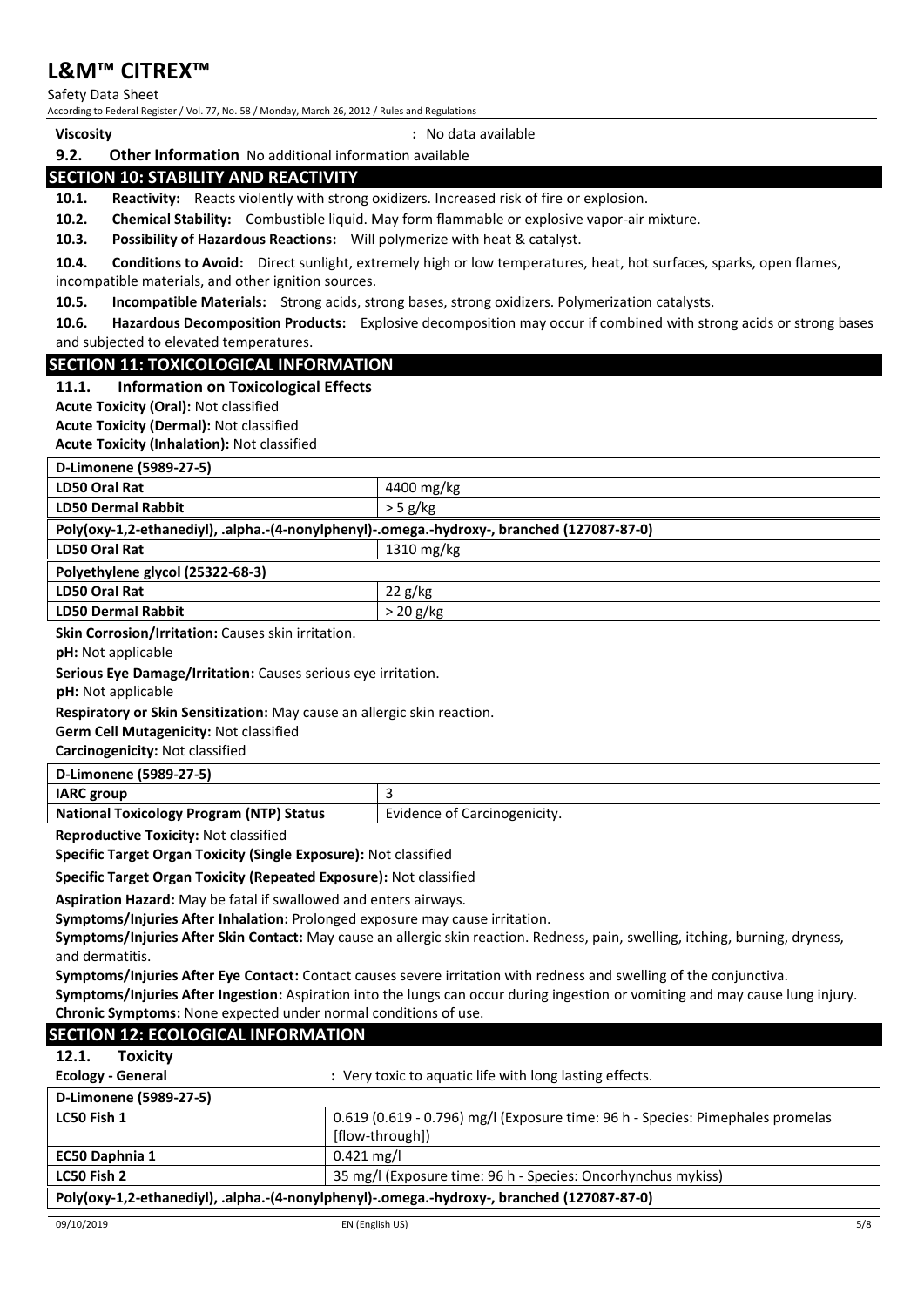Safety Data Sheet

According to Federal Register / Vol. 77, No. 58 / Monday, March 26, 2012 / Rules and Regulations

|                                            | According to reueral Register / Vol. 77, 190. 36 / Monday, March 20, 2012 / Rules and Regulations                                                      |
|--------------------------------------------|--------------------------------------------------------------------------------------------------------------------------------------------------------|
| LC50 Fish 1                                | $11.6$ mg/l                                                                                                                                            |
| 12.2.                                      | <b>Persistence and Degradability</b>                                                                                                                   |
| <b>L&amp;M™ CITREX™</b>                    |                                                                                                                                                        |
| <b>Persistence and Degradability</b>       | May cause long-term adverse effects in the environment.                                                                                                |
| 12.3.<br><b>Bioaccumulative Potential</b>  |                                                                                                                                                        |
| L&M™ CITREX™                               |                                                                                                                                                        |
| <b>Bioaccumulative Potential</b>           | Not established.                                                                                                                                       |
| 12.4.                                      | Mobility in Soil No additional information available                                                                                                   |
| <b>Other Adverse Effects</b><br>12.5.      |                                                                                                                                                        |
| <b>Other Information</b>                   | : Avoid release to the environment.                                                                                                                    |
| <b>SECTION 13: DISPOSAL CONSIDERATIONS</b> |                                                                                                                                                        |
| 13.1.                                      | <b>Waste Treatment Methods</b>                                                                                                                         |
|                                            | Waste Disposal Recommendations: Dispose of contents/container in accordance with local, regional, national, and international                          |
| regulations.                               |                                                                                                                                                        |
|                                            | Additional Information: Handle empty containers with care because residual vapors are flammable.                                                       |
|                                            | Ecology - Waste Materials: Avoid release to the environment. This material is hazardous to the aquatic environment. Keep out                           |
| of sewers and waterways.                   |                                                                                                                                                        |
| <b>SECTION 14: TRANSPORT INFORMATION</b>   |                                                                                                                                                        |
|                                            | The shipping description(s) stated herein were prepared in accordance with certain assumptions at the time the SDS was                                 |
|                                            | authored, and can vary based on a number of variables that may or may not have been known at the time the SDS was issued.                              |
| 14.1.<br>In Accordance with DOT            |                                                                                                                                                        |
| <b>Proper Shipping Name</b>                | : ENVIRONMENTALLY HAZARDOUS SUBSTANCES, LIQUID, N.O.S. (D-Limonene; Poly(oxy-1,2-<br>ethanediyl), .alpha.-(4-nonylphenyl)-.omega.-hydroxy-, branched)) |
| <b>Hazard Class</b>                        | : 9                                                                                                                                                    |
| <b>Identification Number</b>               | : UN3082                                                                                                                                               |
| <b>Label Codes</b>                         | : 9                                                                                                                                                    |
| <b>Packing Group</b>                       | : III                                                                                                                                                  |
| <b>Marine Pollutant</b>                    | : Marine pollutant                                                                                                                                     |
| <b>ERG Number</b>                          | : 171                                                                                                                                                  |
| 14.2.<br>In Accordance with IMDG           |                                                                                                                                                        |
| <b>Proper Shipping Name</b>                | : ENVIRONMENTALLY HAZARDOUS SUBSTANCE, LIQUID, N.O.S. (D-Limonene; Poly(oxy-1,2-                                                                       |
|                                            | ethanediyl), .alpha.-(4-nonylphenyl)-.omega.-hydroxy-, branched))                                                                                      |
| <b>Hazard Class</b>                        | 9                                                                                                                                                      |
| <b>Identification Number</b>               | : UN3082                                                                                                                                               |
| <b>Packing Group</b><br><b>Label Codes</b> | : III<br>9                                                                                                                                             |
| EmS-No. (Fire)                             | : F-A                                                                                                                                                  |
| EmS-No. (Spillage)                         | : S-F                                                                                                                                                  |
| <b>Marine Pollutant</b>                    | : Marine pollutant                                                                                                                                     |
| 14.3.<br>In Accordance with IATA           |                                                                                                                                                        |
| <b>Proper Shipping Name</b>                | : ENVIRONMENTALLY HAZARDOUS SUBSTANCE, LIQUID, N.O.S. (D-Limonene; Poly(oxy-1,2-                                                                       |
|                                            | ethanediyl), .alpha.-(4-nonylphenyl)-.omega.-hydroxy-, branched))                                                                                      |
| <b>Packing Group</b>                       | : 111                                                                                                                                                  |
| <b>Identification Number</b>               | : UN3082                                                                                                                                               |
| <b>Hazard Class</b>                        | 9                                                                                                                                                      |
| <b>Label Codes</b>                         | 9                                                                                                                                                      |
| <b>ERG Code (IATA)</b>                     | : 9L                                                                                                                                                   |
| <b>SECTION 15: REGULATORY INFORMATION</b>  |                                                                                                                                                        |
| <b>US Federal Regulations</b><br>15.1.     |                                                                                                                                                        |

| -----                               |                                                                   |
|-------------------------------------|-------------------------------------------------------------------|
| L&M™ CITREX™                        |                                                                   |
| SARA Section 311/312 Hazard Classes | Health hazard - Respiratory or skin sensitization                 |
|                                     | Health hazard - Skin corrosion or Irritation                      |
|                                     | Physical hazard - Flammable (gases, aerosols, liquids, or solids) |
|                                     | Health hazard - Serious eye damage or eye irritation              |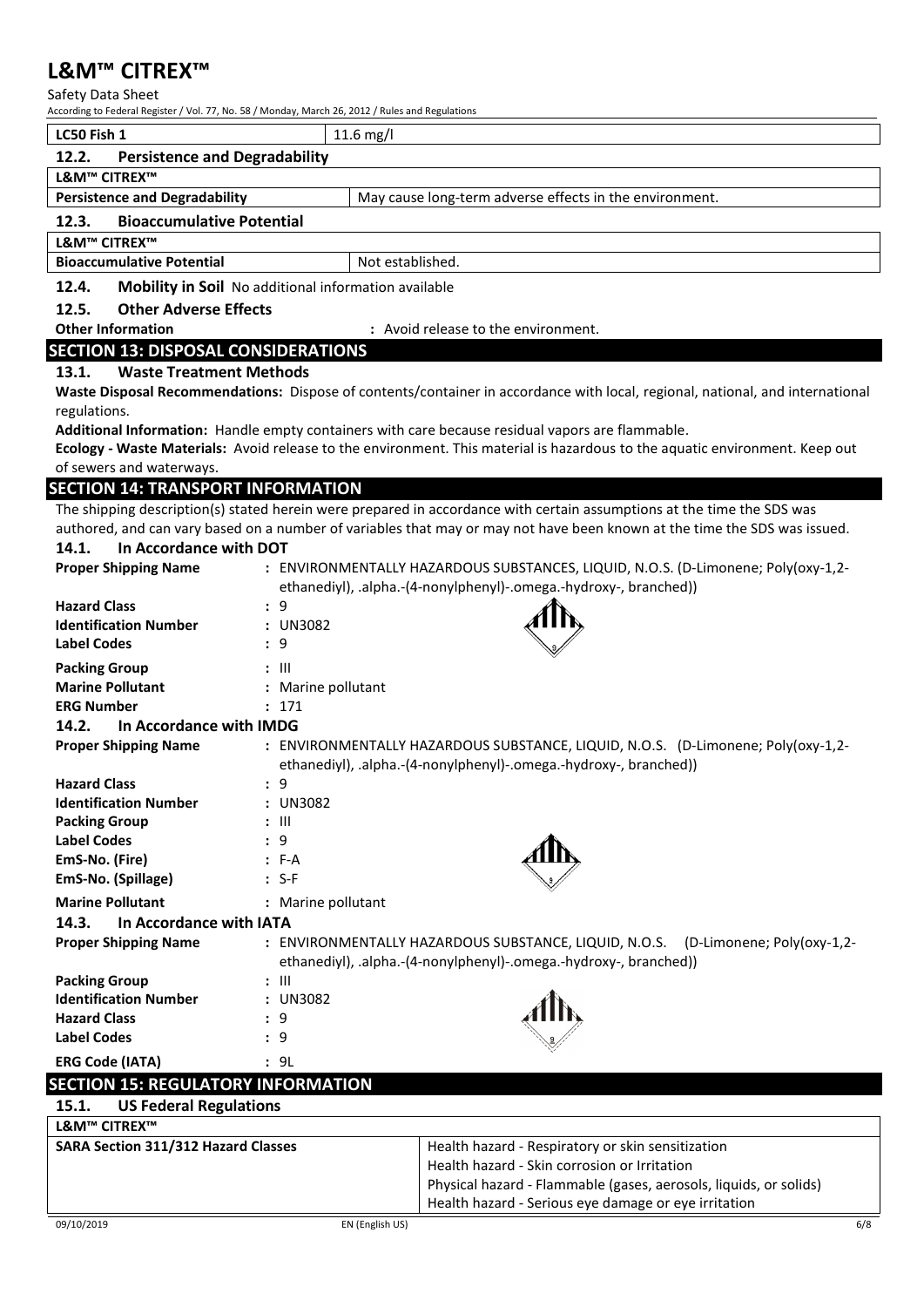#### Safety Data Sheet

According to Federal Register / Vol. 77, No. 58 / Monday, March 26, 2012 / Rules and Regulations

|                                                                                            | Health hazard - Aspiration hazard                               |  |
|--------------------------------------------------------------------------------------------|-----------------------------------------------------------------|--|
| D-Limonene (5989-27-5)                                                                     |                                                                 |  |
| Listed on the United States TSCA (Toxic Substances Control Act) inventory                  |                                                                 |  |
| Poly(oxy-1,2-ethanediyl), .alpha.-(4-nonylphenyl)-.omega.-hydroxy-, branched (127087-87-0) |                                                                 |  |
| Listed on the United States TSCA (Toxic Substances Control Act) inventory                  |                                                                 |  |
| Subject to reporting requirements of United States SARA Section 313                        |                                                                 |  |
| <b>EPA TSCA Regulatory Flag</b>                                                            | XU - XU - indicates a substance exempt from reporting under the |  |
|                                                                                            | Chemical Data Reporting Rule, (40 CFR 711).                     |  |
| <b>SARA Section 313 - Emission Reporting</b>                                               | 1%                                                              |  |
| Polyethylene glycol (25322-68-3)                                                           |                                                                 |  |
| Listed on the United States TSCA (Toxic Substances Control Act) inventory                  |                                                                 |  |
| <b>EPA TSCA Regulatory Flag</b>                                                            | XU - XU - indicates a substance exempt from reporting under the |  |
|                                                                                            | Chemical Data Reporting Rule, (40 CFR 711).                     |  |

**15.2. US State Regulations** Neither this product nor its chemical components appear on any US state lists, or its chemical components are not required to be disclosed

| SECTION 16: OTHER INFORMATION, INCLUDING DATE OF PREPARATION OR LAST REVISION |
|-------------------------------------------------------------------------------|
|-------------------------------------------------------------------------------|

| Date of Preparation or Latest Revision | 09/10/2019                                                         |
|----------------------------------------|--------------------------------------------------------------------|
| <b>Other Information</b>               | $\cdot$ This document has been prepared in accordance with the SDS |
|                                        | requirements of the OSHA Hazard Communication Standard 29 CFR      |
|                                        | 1910.1200                                                          |
|                                        |                                                                    |

#### **GHS Full Text Phrases:**

| Acute Tox. 4 (Oral)      | Acute toxicity (oral) Category 4                                 |
|--------------------------|------------------------------------------------------------------|
| Aquatic Acute 1          | Hazardous to the aquatic environment - Acute Hazard Category 1   |
| <b>Aquatic Acute 3</b>   | Hazardous to the aquatic environment - Acute Hazard Category 3   |
| Aquatic Chronic 1        | Hazardous to the aquatic environment - Chronic Hazard Category 1 |
| <b>Aquatic Chronic 2</b> | Hazardous to the aquatic environment - Chronic Hazard Category 2 |
| Asp. Tox. 1              | <b>Aspiration hazard Category 1</b>                              |
| Eye Dam. 1               | Serious eye damage/eye irritation Category 1                     |
| Eye Irrit. 2             | Serious eye damage/eye irritation Category 2                     |
| Flam. Liq. 3             | Flammable liquids Category 3                                     |
| Flam. Liq. 4             | Flammable liquids Category 4                                     |
| Skin Irrit. 2            | Skin corrosion/irritation Category 2                             |
| Skin Sens. 1             | Skin sensitization, Category 1                                   |
| Skin Sens. 1B            | Skin sensitization, category 1B                                  |
| STOT SE 3                | Specific target organ toxicity (single exposure) Category 3      |
| H <sub>226</sub>         | Flammable liquid and vapor                                       |
| H <sub>227</sub>         | Combustible liquid                                               |
| H302                     | Harmful if swallowed                                             |
| H304                     | May be fatal if swallowed and enters airways                     |
| H315                     | Causes skin irritation                                           |
| H317                     | May cause an allergic skin reaction                              |
| H318                     | Causes serious eye damage                                        |
| H319                     | Causes serious eye irritation                                    |
| H335                     | May cause respiratory irritation                                 |
| H400                     | Very toxic to aquatic life                                       |
| H402                     | Harmful to aquatic life                                          |
| H410                     | Very toxic to aquatic life with long lasting effects             |
| H411                     | Toxic to aquatic life with long lasting effects                  |

*This information is based on our current knowledge and is intended to describe the product for the purposes of health, safety and environmental requirements only. It should not therefore be construed as guaranteeing any specific property of the product.*